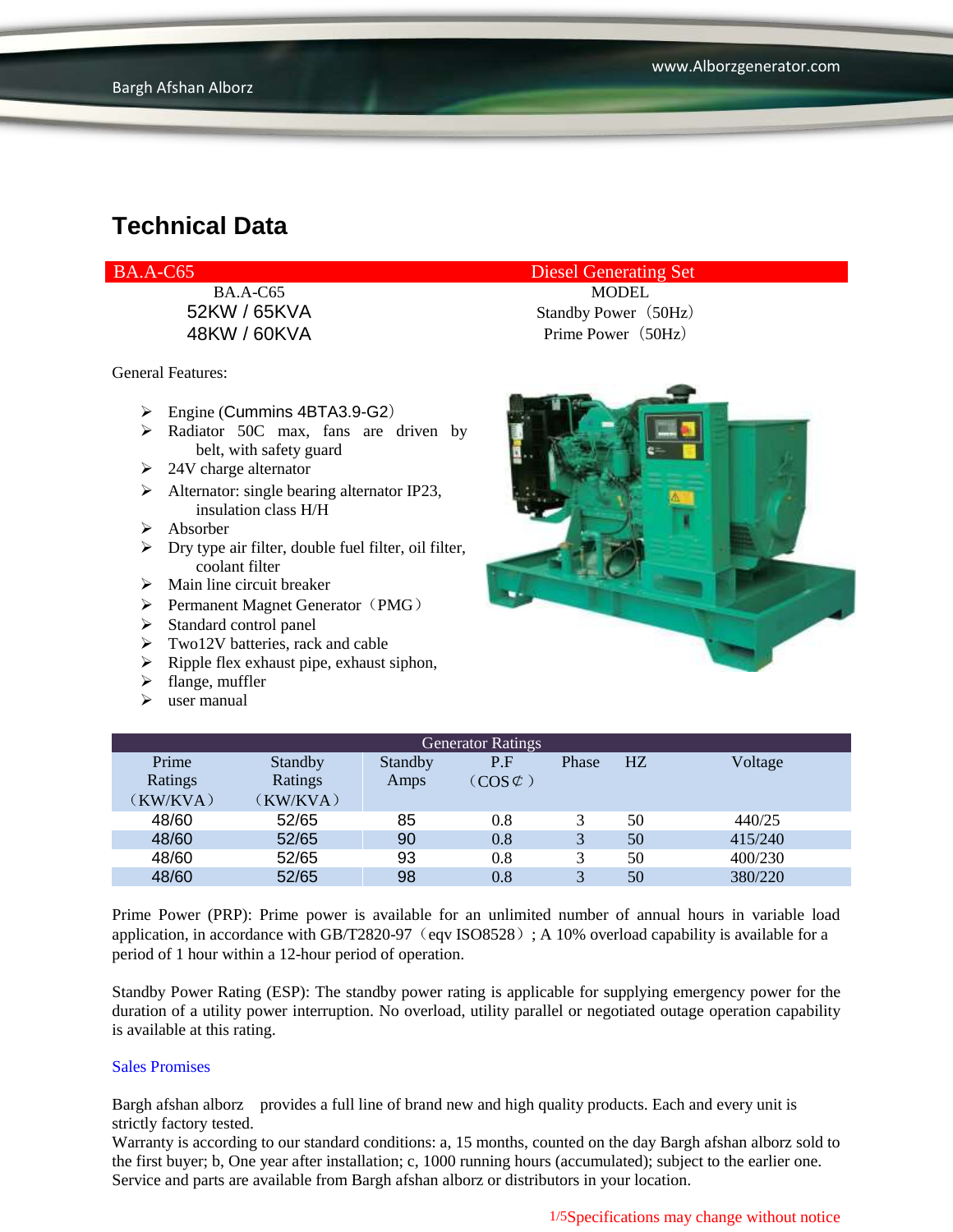| <b>BA.A-C65</b><br><b>Diesel Generating Set</b> |                                             |  |  |  |
|-------------------------------------------------|---------------------------------------------|--|--|--|
|                                                 | <b>ENGINE DATA</b>                          |  |  |  |
| Manufacturer / Model:                           | Cummins 4B3.9-G2, 4-cycle                   |  |  |  |
| Air Intake System:                              | Turbo, Water/Air DC                         |  |  |  |
| Fuel System:                                    | A type fuel pump                            |  |  |  |
| <b>Cylinder Arrangement:</b>                    | 4 in line                                   |  |  |  |
| Displacement:                                   | 3.9L                                        |  |  |  |
| <b>Bore and Stroke:</b>                         | 102*120 (mm)                                |  |  |  |
| <b>Compression Ratio:</b>                       | 16.5:1                                      |  |  |  |
| Rated RPM:                                      | 1500rpm                                     |  |  |  |
| Max. Standby Power at Rated RPM:                | 52KW/70HP                                   |  |  |  |
| Governor Type:                                  | RSV Mechanical(Std) / Electronic (Optional) |  |  |  |
|                                                 | <b>Exhaust System</b>                       |  |  |  |
| <b>Exhaust Gas Flow:</b>                        | 14.8m <sub>3</sub> /min                     |  |  |  |
| <b>Exhaust Temperature:</b>                     | 497°C                                       |  |  |  |
| <b>Max Back Pressure:</b>                       | 10kPa                                       |  |  |  |
| Air Intake System                               |                                             |  |  |  |
| Max Intake Restriction:                         | 6.2kPa                                      |  |  |  |
| Consumption:                                    | 5.9m <sub>3</sub> /min                      |  |  |  |
| Air Flow:                                       | 158m <sub>3</sub> /min                      |  |  |  |
| <b>Fuel System</b>                              |                                             |  |  |  |
| 100% (Prime Power) Load:                        | 15 L/h                                      |  |  |  |
| 75% (Prime Power) Load:                         |                                             |  |  |  |
| 50% (Prime Power) Load::                        |                                             |  |  |  |
|                                                 | Oil System                                  |  |  |  |
| Total Oil Capacity:                             | 16.4L                                       |  |  |  |
| Oil Consumption:                                | ≤4g/kwh                                     |  |  |  |
| <b>Engine Oil Tank Capacity:</b>                | 14.3L                                       |  |  |  |
| Oil Pressure at Rated RPM:                      | 350kPa                                      |  |  |  |
|                                                 | <b>Cooling System</b>                       |  |  |  |
| <b>Total Coolant Capacity:</b>                  | 24L                                         |  |  |  |
| Thermostat:                                     | 83-95°C                                     |  |  |  |
| Max Water Temperature:                          | 100°C                                       |  |  |  |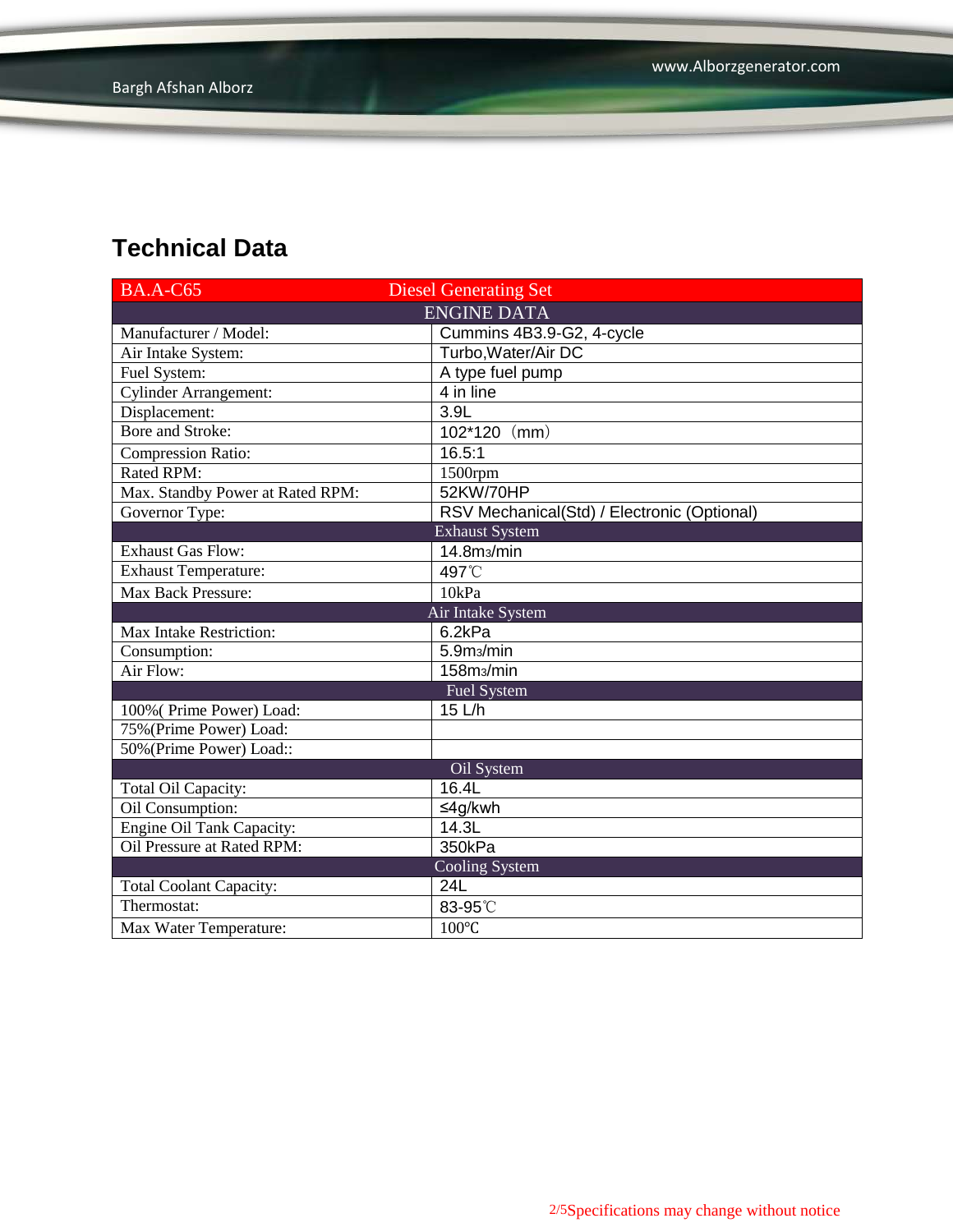| <b>BA.A-C65</b><br><b>Diesel Generating Set</b>                                            |                                          |  |  |  |  |
|--------------------------------------------------------------------------------------------|------------------------------------------|--|--|--|--|
| <b>ALTERNATOR SPECIFICATION</b>                                                            |                                          |  |  |  |  |
| <b>GENERAL DATA</b>                                                                        |                                          |  |  |  |  |
| Compliance with GB755, BS5000, VDE0530, NEMAMG1-22, IED34-1, CSA22.2 and AS1359 standards. |                                          |  |  |  |  |
| <b>Alternator Data</b>                                                                     |                                          |  |  |  |  |
| Number of Phase:                                                                           | 3                                        |  |  |  |  |
| Connecting Type:                                                                           | 3 Phase and 4 Wires, "Y" type connecting |  |  |  |  |
| Number of Bearing:                                                                         |                                          |  |  |  |  |
| <b>Power Factor:</b>                                                                       | 0.8                                      |  |  |  |  |
| Protection Grade:                                                                          | IP23                                     |  |  |  |  |
| Altitude:                                                                                  | $\leq$ 1000m                             |  |  |  |  |
| Exciter Type:                                                                              | Brushless, self-exciting                 |  |  |  |  |
| Insulation Class, Temperature Rise:                                                        | H/H                                      |  |  |  |  |
| Telephone Influence Factor (TIF):                                                          | $50$                                     |  |  |  |  |
| THF:                                                                                       | $<$ 2%                                   |  |  |  |  |
| <b>Voltage Regulation, Steady State:</b>                                                   | $\leq \pm 1\%$                           |  |  |  |  |
| <b>Alternator Capacity:</b>                                                                | 60KVA                                    |  |  |  |  |
| <b>Alternator Efficiencies:</b>                                                            | 88.8%                                    |  |  |  |  |
| Air Cooling Flow:                                                                          | 0.216m <sub>3</sub> /s                   |  |  |  |  |
|                                                                                            | <b>GENERATING SET DATA</b>               |  |  |  |  |
| <b>Voltage Regulation:</b>                                                                 | $\geq \pm 5\%$                           |  |  |  |  |
| Voltage Regulation, Stead State:                                                           | $\leq \pm 1\%$                           |  |  |  |  |
| Sudden Voltage Warp (100% Sudden Reduce):                                                  | $\leq +25\%$                             |  |  |  |  |
| Sudden Voltage Warp (Sudden Increase):                                                     | $\leq$ -20%                              |  |  |  |  |
| Voltage Stable Time (100% Sudden Reduce):                                                  | $\leq 6S$                                |  |  |  |  |
| Voltage Stable Time (Sudden Increase)                                                      | $\leq 6S$                                |  |  |  |  |
| Frequency Regulation, Stead State:                                                         | $\leq 5\%$                               |  |  |  |  |
| Frequency Waving:                                                                          | ≤ $0.5%$                                 |  |  |  |  |
| Sudden Frequency Warp (100% Sudden Reduce):                                                | $\leq +12\%$                             |  |  |  |  |
| Sudden Frequency Warp (Sudden Increase):                                                   | $\leq$ -10%                              |  |  |  |  |
| Frequency Recovery Time (100% Sudden Reduce):                                              | $\leq$ 5S                                |  |  |  |  |
| Frequency Recovery Time (Sudden Increase):                                                 | $\leq$ 5S                                |  |  |  |  |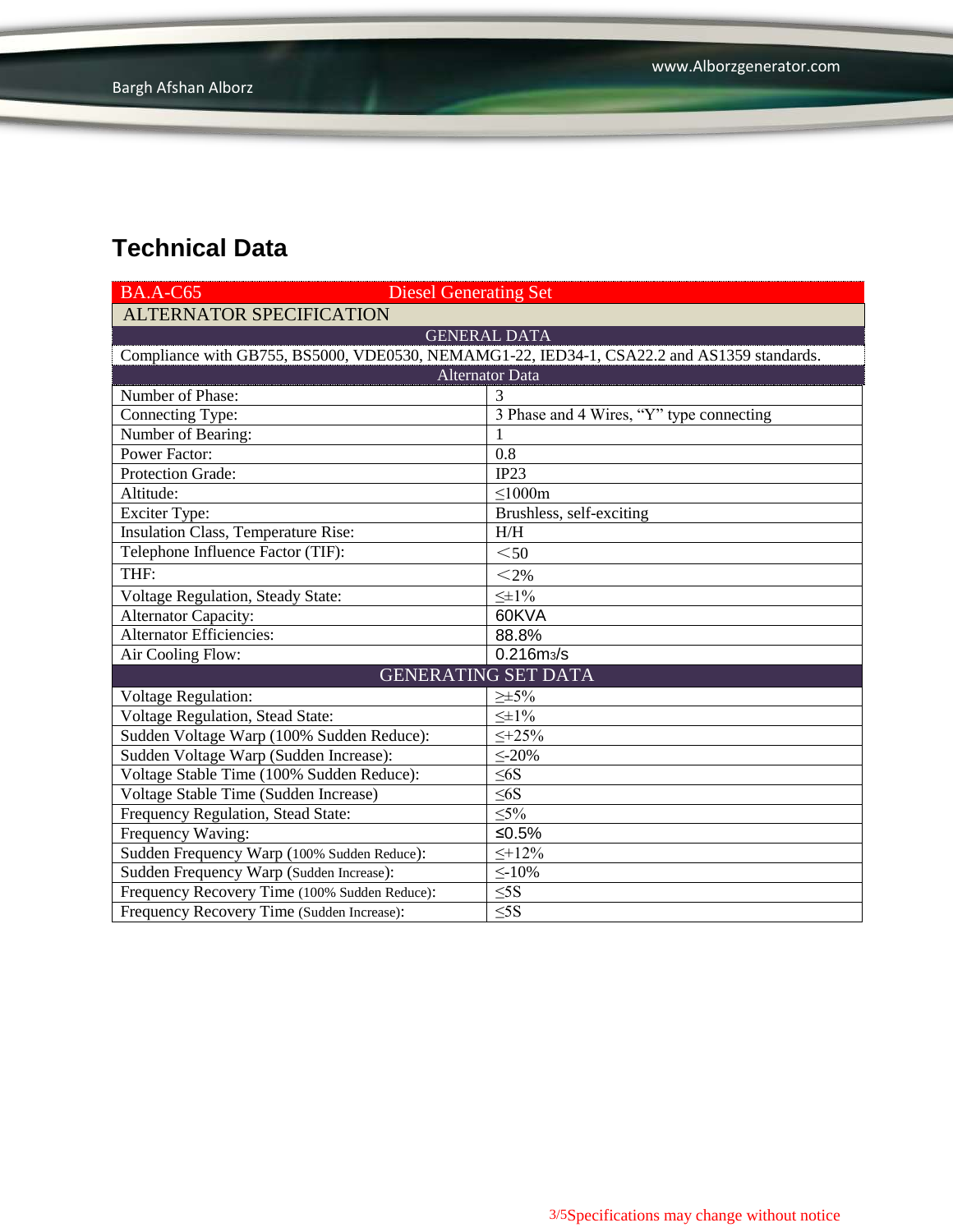| <b>BA.A-C65</b>                              | <b>Diesel Generating Set</b>                                         |                                                                        |  |  |
|----------------------------------------------|----------------------------------------------------------------------|------------------------------------------------------------------------|--|--|
| <b>Options</b>                               |                                                                      |                                                                        |  |  |
| Engine                                       | <b>Fuel System</b>                                                   | <b>Control System</b>                                                  |  |  |
| Heater 2KW & 4KW                             | Daily Fuel Tank                                                      | <b>Auto Control Panel</b>                                              |  |  |
| Battery Charger 3.5A & 7A                    | <b>Base Fuel Tank</b>                                                | <b>Remote Control Panel</b>                                            |  |  |
|                                              | <b>Water Separator</b>                                               | Auto Transfer Switch (ATS)                                             |  |  |
|                                              | <b>Fuel Level Sensor</b>                                             | <b>Paralleling System</b>                                              |  |  |
|                                              |                                                                      |                                                                        |  |  |
| Anti Condensation Heater                     | Rainproof Type                                                       | <b>Engine Parts Drawing List</b>                                       |  |  |
| Drop CT (For Paralleling)                    | Soundproof Type                                                      | <b>Spare Parts</b>                                                     |  |  |
|                                              | <b>Container Type</b>                                                |                                                                        |  |  |
| Dimension & Weight                           |                                                                      |                                                                        |  |  |
| <b>Standard Configuration</b><br>(Open Type) | <b>With Base Fuel Tank</b>                                           | Soundproof Type                                                        |  |  |
|                                              | Overall Size: 1800 (mm)<br>$*750$ (mm) $*1450$ (mm)<br>Weight: 930kg | Overall Size: 2380 (mm)<br>$*1060$ (mm) $*1680$ (mm)<br>Weight: 1450kg |  |  |